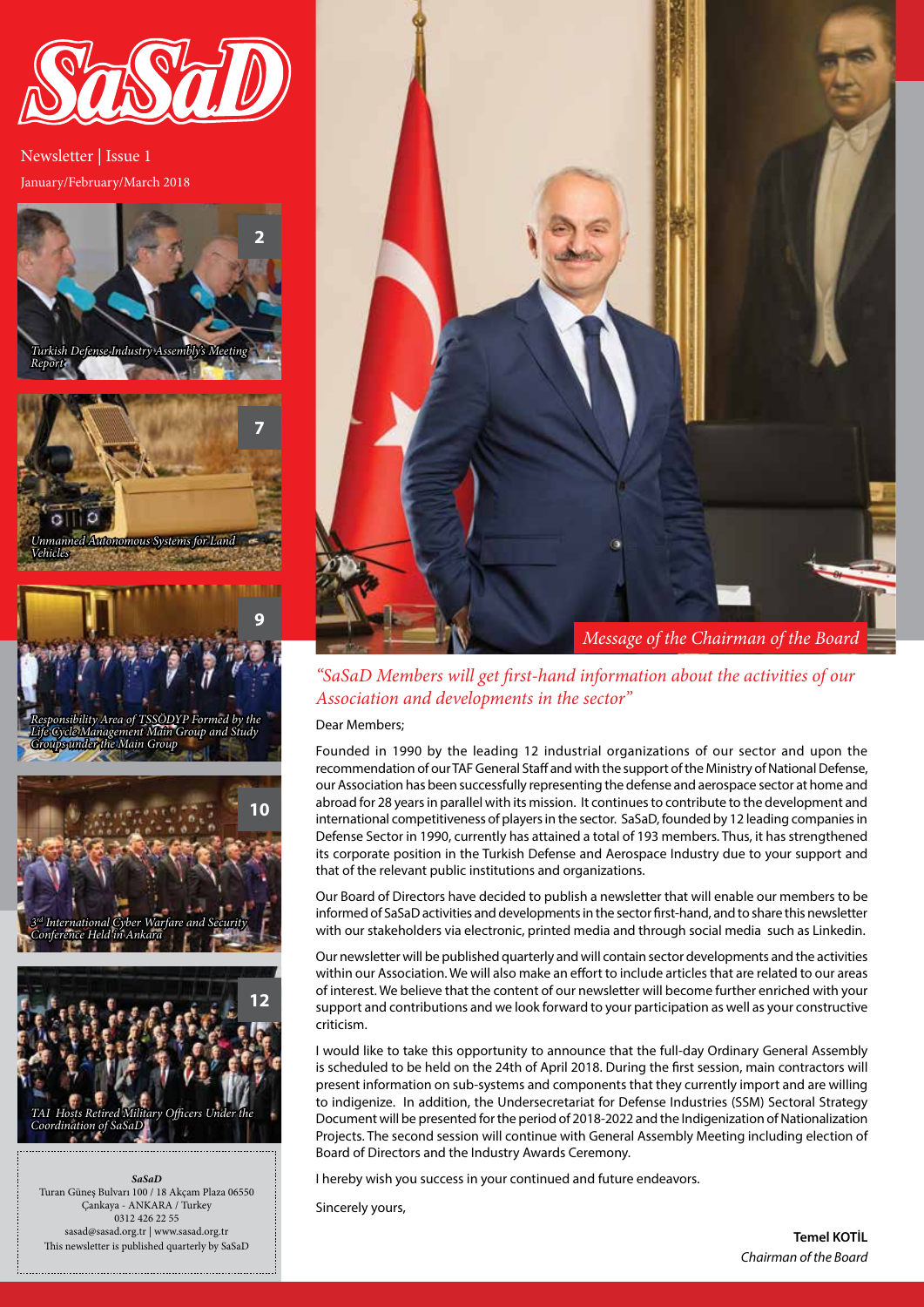

### **Turkish Defense Industry Assembly's Meeting Report**

The 35th Meeting of the Turkish Defense Industry Assembly was held on the 19th of December 2017 at TOBB Twin Towers under the presidency of the Chairman of the Assembly Mr. Yılmaz Küçükseyhan, with the participation of the Undersecretary for Defense Industries Prof. İsmail Demir, representatives of the Ministry and assembly members in order to inform members on the short, medium and long term projects of the Undersecretariat for Defense Industries and to assess the expectations of the industry in 2018.

#### *Agenda I – Opening Speech and Introduction*

TOBB Defense Industry Assembly Chairman Mr. Yılmaz Küçükseyhan opened the meeting by sharing the meeting agenda with Assembly members. In his speech, Mr. Küçükseyhan stated that there were 61 industries within their Industry Assembly and that the Defense Industry Assembly was at the top of the list of most crucial assemblies. He stated that the industry's turnover growth rate was 22% in 2016 – 2017 and noted that it was an industry that was constantly developing and progressing. Underlining that there was an increase of 33% due to governmental incentives for R&D expenses, Mr. Küçükseyhan highlighted the industry's impressive improvement from 2004 – 2005 until today. Mr. Küçükseyhan made a detailed presentation to the members of the Assembly regarding the Assembly's activities, views shared, meetings attended as the Presidency Council of the Assembly and the visits paid within 2017. Expressing his gratitude to the Undersecretary for Defense Prof. İsmail Demir and to the Deputy Undersecretary for Defense Industries Dr. Celal Sami Tüfekçi for the continuous support they have provided to the Assembly and for their participation in



the meeting, Mr. Küçükseyhan left the floor to the Undersecretary for Defense Prof. İsmail Demir for his remarks.

#### *Agenda II – The Turkish Defense Industry's Performance Assessment for 2017, Thoughts on Projects and Expectations from Industrialists*

In his assessment of the Turkish Defense Industry and expectations from industrialists, Undersecretary for Defense Industries Prof. İsmail Demir emphasized that the industry needs to accomplish more than expected in order to achieve a truly "Powerful Turkey" and added that the defense industry must unconditionally implement President Mr. Recep Tayyip Erdoğan's instructions for mobilization.

Stating that there were 300 projects conducted by the Undersecretariat for Defense Industries during his assignment in 2014, Prof. Demir stated that this figure currently has reached 600 projects. Prof.



Demir also mentioned that only 50 of these projects were launched in 2017 and added that in addition to the 22 decrees made by the Defense Industry Executive Committee, 40 projects are currently being held at the signature stage.

Stressing that critical deliveries were made for the Armored Personnel Carriers and Combat Vehicles, Prof. İsmail Demir stated that they covered important ground in the development and production of essential ammunition such as smart munitions, winged guided kits, precision guided kits, laser guided kits, penetrating bombs, etc. and that they launched the delivery of such products. Prof. Demir pointed out that in order to fulfil the engine and transmission requirements through national resources, they initiated development projects in related areas and added that the delivery of the National Modern Infantry Rifle was at full steam.

Noting that numerous R&D projects have been launched under the auspices of the Undersecretariat, Prof. Demir stated that in addition to the currently popular procurement of the S-400 Air Defense Systems, activities for the National Air Defense Missile System were launched and that the related shareholders are working on this issue. Prof. Demir added that test and development activities for unique and national systems such as Hisar-A, Hisar-O and Hisar-U continue with national resources as well.

Prof. Demir stated that so far, over 1,100 Mine-Resistant Ambush Projected "Kirpi" vehicles, more than 300 Armored Personnel Carrier "Kobra" Vehicles and over 230 "Ejder Yalçın" Armored Combat Vehicles have been delivered to the Turkish Armed Forces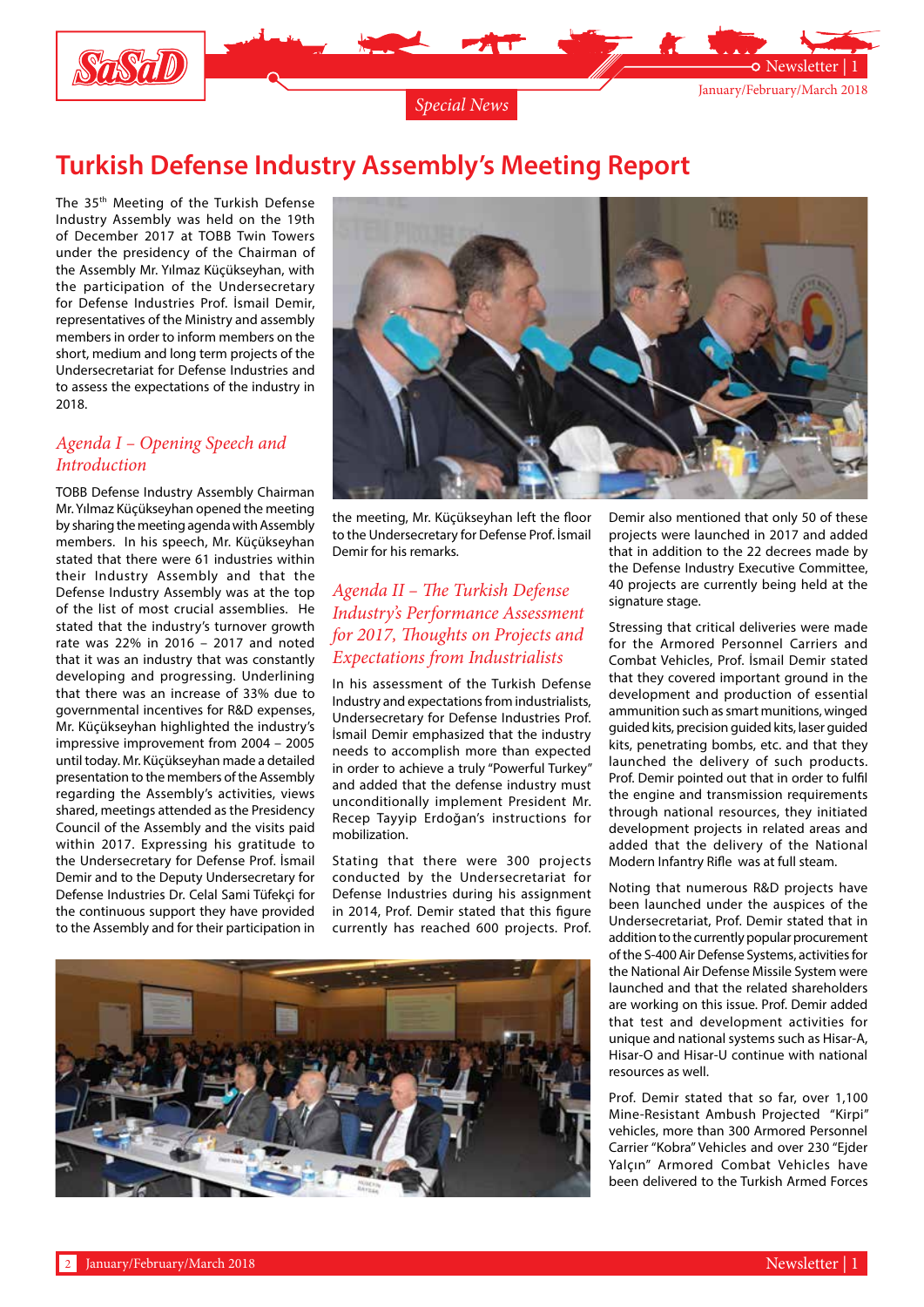

*Special News*

Command and he stated that they collected proposals from relevant companies in respect to the mass production of the Altay Main Battle Tank. He said that mass production would be launched upon completion of the evaluations. Moreover, Prof. İsmail Demir noted that the 26th T129 "Atak" helicopter was delivered to the Land Forces Command and the preparations for the delivery of the 27th helicopter continues.

Prof. Demir said that 43 Unmanned Air Vehicles consisting of 38 Tactical Class and 5 MALE Class UAVs were launched into operation by the Turkish Armed Forces and that nearly 10 of these systems were an armed configuration. Undersecretary Prof. İsmail Demir added that they conducted various studies toward fulfilling the human resources needs of the industry and that they will be adding new ones in the upcoming future.

Prof. Demir also stated that they will be organizing new contests similar to that of the Unmanned and Autonomous Land Vehicles Design Competition and he added that they expect the support and contribution of the business community and entrepreneurs in these types of projects.

Underlining that one of the most important phases of investments made in human resources was the realization of technologies with remarkable effects and the importance of creating an environment suitable for this, Prof. Demir said that taking part in the defense industry should be approached with a spirit of mobilization, emphasizing that it is essential for everyone and mostly our industrialists to feel this spirit.

Prof. İsmail Demir concluded his speech by saying: "Being an industrialist is in a sense equal to being a hero. Where there are a series of areas in which to easily make money, investing capital in the defense industry and expecting great revenues requires courage and dedication."



The assembly meeting continued with a Q&A session among the participants and the Undersecretary Prof. İsmail Demir.

#### *Agenda III – Projects Being Conducted, Short, Medium and Long-Term Projects*

Following the networking break, the Head of the Department of Industrialization at the Undersecretariat for Defense Industries, Mr. Bilal Aktaş shared a detailed presentation on the medium and long-term projects, industrialization activities, plans for sector management, R&D and technology activities.

Mr. Aktaş stated that subjects are categorized by areas of responsibility and he elaborated that the workload that is to be essentially accomplished by the Undersecretariat falls under category A, category B contains the export of defense and aerospace products, and category C is composed of technological capability acquisition and investments.

Mr. Aktaş added that technological sub system ownership is the primary objective toward achieving a sustainable defense industry and in order to further this they are focusing on a model of domestic development. Mr. Aktaş underlined the vital importance of acquiring sub systems to the industry, the sub systems that do not exist in Turkey, and the importance of the utilization of capabilities acquired in future projects as well as maintaining the participation of domestic companies in the industry by being involved in new projects.

Mr. Aktaş stated that the continuity of industry participation offset applications in the next five years will be maintained, the activities regarding support credits for qualified products and infrastructural support will continue and that they are contemplating an increase for the credit volume in accordance with these activities. Moreover, Mr. Aktaş pointed out that without making regional distinctions in industry investments (in event that the investment is made in the defense industry), it would be possible to benefit from the fifth-degree regional incentive implementation throughout the country.

Expressing their expectations from the industry as the Undersecretariat, Industrialization Department Head Mr. Bilal Aktaş underlined that exports were amongst the sine-qua-non subjects and added that the products manufactured must have sufficient quality, certification and must be able to compete internationally. Also noting that the support and incentive mechanisms granted

by the government should be used efficiently, Mr.Aktaş said that in order to maintain this, they established the Industrial Strategy and Investment Planning Department within the Undersecretariat and underlined the importance of the participation of all companies in the sector clusters. Furthermore, Mr. Aktaş stated that companies should own institutional integrated software systems and have in-depth knowledge in how to fulfil the requirements stipulated by signed contracts. Mr. Aktaş advised all companies to become members of the portal and touched upon the importance of keeping data updated within the portal, such as the requirement of entering information such as post-graduate and PhD degrees and relative areas of staff expertise employed at a given company.

Mentioning the R&D road map, Mr. Aktaş said that their primary target at this point is to reach toward the foundations of technology, he informed the audience that priority programs such as autonomous and control technologies, advanced material, innovative platform systems and concepts, energy and impact systems, sensors, signal image processing, CBRN, Electronic Warfare, destruction technologies, communication technologies, informatics and cyber security projects are on the R&D road map.

Mr. Aktaş concluded his presentation by underlining the impossibility of speaking of an independent country without achieving superiority in technology and stated that he believed this superiority should be achieved through an extended supply chain.

Addressing participants with the closing statement, Deputy Undersecretary Dr. Celal Sami Tüfekçi expressed that 2017 was a busy year for the industry and added that they expected 2018 to be even more efficient. In closing Dr. Tüfekçi thanked participants for their contributions.

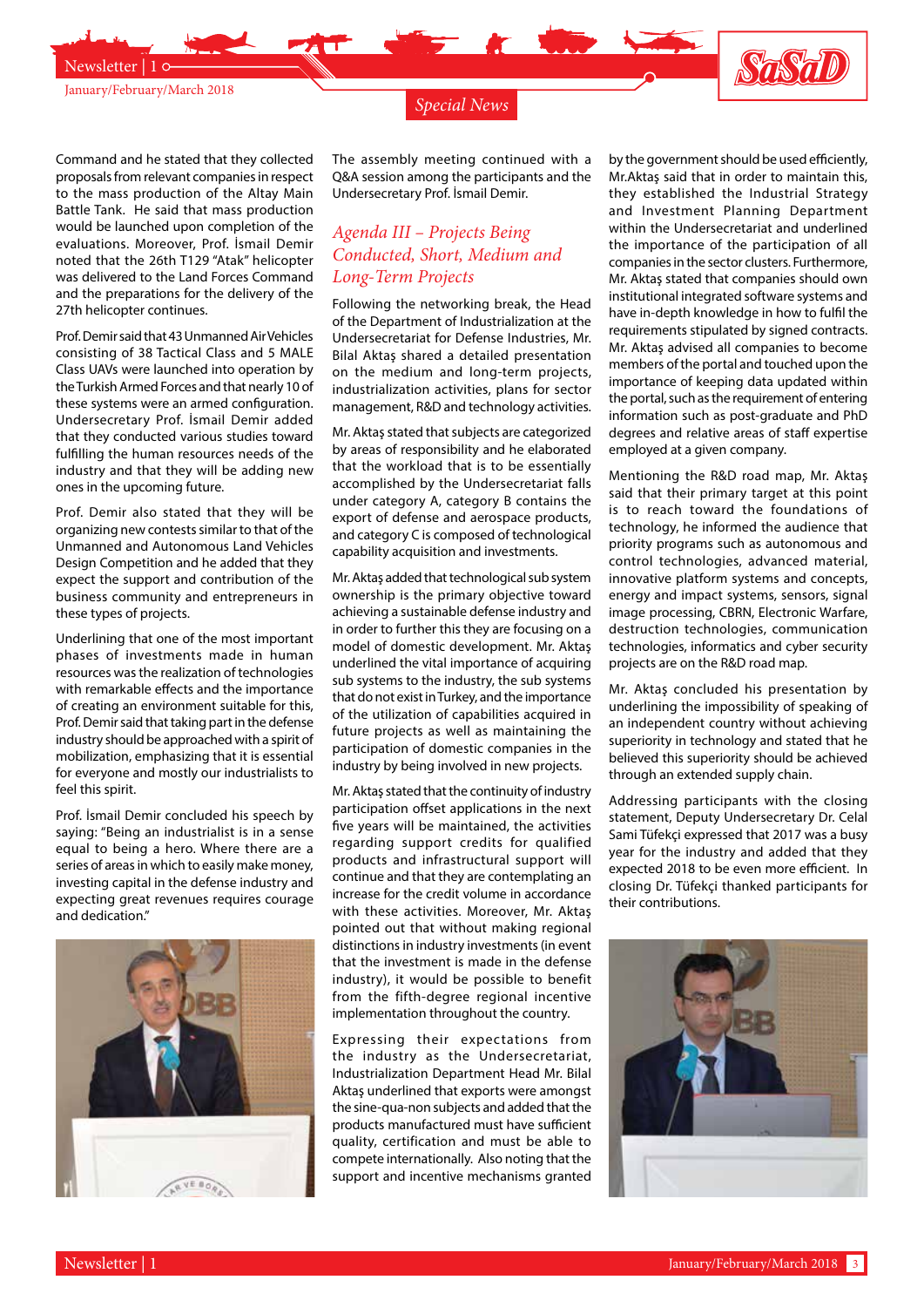

# **Strategic Product Support Program**

With the restructuring of political borders in the world, the establishment of commercial blocks, trade agreements and constantly changing macroeconomic data, the issues of indigenization and nationalization have become important agenda items for the ecosystem. Turkey has also initiated work on these issues and renewed its Development Plans, Strategic Roadmap by taking these elements into consideration. In this framework, by supporting investments that contribute toward reducing the current account deficit problem, activities have been focused toward encouraging local production of intermediate goods with a high-import rate, adding value to the national economy, increasing the domestic input ratio in the manufacturing industry and developing the domestic manufacturing industry.

The Republic of Turkey is disposed toward indigenization within the Turkish Industry to be able to attain the goal of becoming "one of the world's 10 largest economies." As such, a new problem-solving approach, the "Strategic Product Support Program" was developed to address the various challenges faced by SMEs that play an important role in industry development. With this program which will be conducted by KOSGEB, it is expected that the domestic production of imported products in Turkey is ensured, the current account deficit will be reduced and accordingly there will be a contribution to Turkey's economic performance. It is important for Turkey to satisfy the current deficit so that the ambitious vision of 2023 can be realized. When the current account balance is analyzed, this aim can only be achieved by the indigenization of intermediate goods with a high import rate, which are referred to as strategic products, and by the nationalization of technology and serial production.

The Strategic product support program encompasses investments that will contribute toward the reduction of the current account deficit via the indigenization of strategic products that have a high rate of import. This will be actualized through the increase of technological production capabilities, the production of domestic and national products that are determined within the framework of Government Programs and Annual Programs, and the utilization of higher domestic input in production.

Within this scope, the "Strategic Product Support Program Framework Cooperation Protocol" was signed between KOSGEB and SaSaD on 29 November 2017 and according to this protocol it was decided that the parties will cooperate with each other on the following issues and carry out joint studies;

a) To conduct joint studies to determine the products to be supported under the Strategic Product Support Program,

b) To establish joint production/sales collaborations within the scope of the Strategic Product Support Program with the determination of Large Enterprises and/or SMEs,

c) To perform necessary studies by parties to promote the Strategic Product Support Program and raise awareness of the support program amongst SMEs,

d) To establish project evaluation committees within the scope of the Strategic Product Support Program,

e) To conduct joint studies in order to perform technical and financial analyses within the scope of the Strategic Product Support Program,

f) To undertake the necessary activities to facilitate and speed up the work and operations of the parties in follow-up and coordination of projects,

g) To conduct monitoring activities by the parties to monitor the feasibility of joint studies to be conducted,

h) To conduct studies in order to exchange information and data.

The "Strategic Product Support Program" for enterprises is very significant. Not only for the development of production capacity but also for the comprehensive feasibility studies that KOSGEB requests from enterprises prior to the project application as well. As a result of the feasibility studies, enterprises will obtain macro data such as current status analysis, market analysis of the sector in which they are performing, strategic plan, feasibility of the project and the project risk analysis. This data constitutes a road map for future forecasts of enterprises.

| <b>CRITERIA</b>                                | <b>Small Scale SME</b> | <b>Medium Scale</b><br><b>SME</b> |
|------------------------------------------------|------------------------|-----------------------------------|
| Number of Personnel                            | < 50                   | < 250                             |
| Annual Net Sales Revenue                       | $<$ 8 Million TL       | $<$ 40 Million TL                 |
| Annual Financial Balance<br><b>Sheet Total</b> | $< 8$ Million TL       | $<$ 40 Million TL                 |

Small and Medium Scale Enterprises can benefit from this support. The enterprise can apply for this program individually, or by partnering with the stakeholder or large scale enterprises. It is necessary that the enterprises that have applied for support are performing activities in at least one of the 9 strategic areas that are designated as Strategic Products.

20- Manufacturing of chemicals and chemical products

21- Manufacturing of basic pharmaceutical products and materials

23- Manufacturing of nonmetallic mineral products (provided that there is a cooperation with the defense industry)

26- Manufacturing of computers, electronic and optic products

27- Manufacturing of electrical equipment

28- Manufacturing of machinery and equipment not elsewhere classified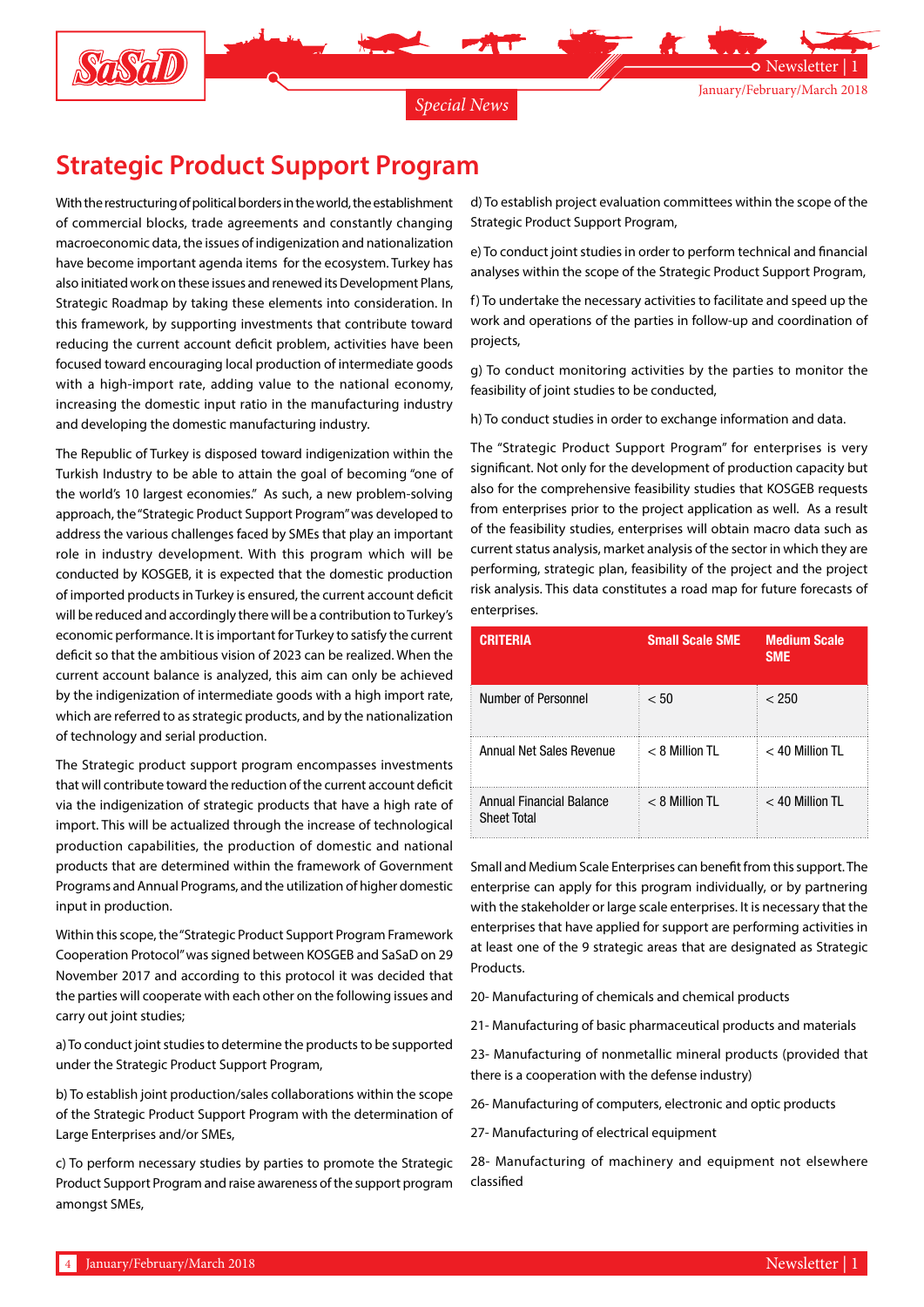



*Special News*

#### 29- Manufacturing of motor land vehicles and semitrailers

30- Manufacturing of other transportation vehicles (except for 30.99)

32- Manufacturing of medical and dental tools and equipment

The maximum limit of support that will be granted under the SME Strategic Product Support Program is 5,000,000 TL refundable and/or nonrefundable. Support rates will be 70% nonrefundable and 30% refundable within the scope of Machinery-Equipment Support and 70% nonrefundable for other support items. 15% will be added to the nonrefundable support rates for products purchased with a domestic goods certificate for machine-equipment as well as software expenses. In this case, a 15% reduction is applied to the refundable support rate. Thus, the rate of nonrefundable support increases to 85%.

| <b>Enterprise</b><br><b>Scale</b>                                                     | <b>Support Items</b> | <b>Support Rates</b>                    |
|---------------------------------------------------------------------------------------|----------------------|-----------------------------------------|
| Machinery-<br>Equipment<br>Support<br>Small and<br><b>Medium Scale</b><br>Enterprises |                      | 70% (Nonrefundable)<br>30% (Refundable) |
|                                                                                       | <b>Other Support</b> | 70% (Nonrefundable)                     |

The support categories are as follows: Machinery-Equipment Support, Software Expense Support, Personnel Expense Support, Information Transfer Support, Test-Analysis, Calibration and Reference Sample Support and Service Procurement Support.

The applications for the first period are to be received between **1 January and 31 March 2018**. The application dossier, Preliminary Evaluation and Technical-Financial Reports will be submitted by 15 May 2018. The Board's evaluation will be held between 16 May and 30 June 2018.

The applications for the second period are to be received between **1 July and 30 September 2018**. The application dossier, Preliminary Evaluation and Technical-Financial Reports will be submitted by 15 November 2018. The Board's evaluation will be held between 16 November and 31 December 2018.

In the SME Strategic Product Support Program, the maximum duration of an investment project is 36 (thirtysix) months.

### **Technological Product Investment Support Program**

In recent years global competition has gained momentum and our enterprises have been struggling to survive under intense market pressure both nationally and internationally. In order for them to survive, it is imperative to maintain a competitive advantage which is a fundamental economic rule. However, with advancements in technological development and the progress gained with each passing day, this superiority must be achieved not through a production volume increase, but through R&D and innovation. In today's challenging and competitive environment, the enterprises that ensure the continuity of R&D activities and those that realize their innovations can achieve and maintain a sustainable competitive advantage. Countries that have acquired a sustainable competitive advantage can become wealthy, amassing a high level of economic and social welfare. For this purpose, particular importance has been placed upon research incentives in the world. Turkey has also been following the global trend on this issue. Significant R&D expenditures are being made to support R&D and innovation projects as well as the promotion of innovative ideas both by the government and through various other sources.

Our expectation, as a result of these expenditures, is that this spending will be transformed into high technology products that will add value to our country and contribute to the increase of our competitive power in international markets.

In this respect, the Ministry of Science, Industry and Technology has announced the "Techno-Investment" program for Large Enterprises. With the success of the program, KOSGEB has made a new announcement of the "Techno-Investment" program for SMEs with the motto: "We will provide the necessary support to all our SMEs that produce innovative, technological and high added value products, those that want to focus on exports and transfer these products to the international markets."

Within this scope, the "SMEs Technological Product Investment Support Program Framework Cooperation Protocol" was signed between KOSGEB and SaSaD on 20 October 2017. According to this protocol it was decided that the parties will cooperate with each other on the following topics and carry out joint studies:

a) To establish project evaluation committees within the scope of the SMEs Technological Product Investment Support Program,

b) To conduct joint studies in order to perform technical and financial analyses within the scope of the SMEs Technological Product Investment Support Program,

c) To perform necessary studies to facilitate and speed up the work and operations of parties involved in the follow-up and coordination of the projects,

d) To conduct monitoring activities by the parties to monitor the feasibility of joint studies to be conducted,

e) To conduct studies in order to exchange information and data.

The objective of this program is to commercialize new products that emerge as a result of R&D and innovation activities in priority technology areas, transforming the country's economy into a structure that can compete at an international level, creating a value-add to the country's economy, leading the export of technological products by participating in international markets, and supporting investment of enterprises in our country.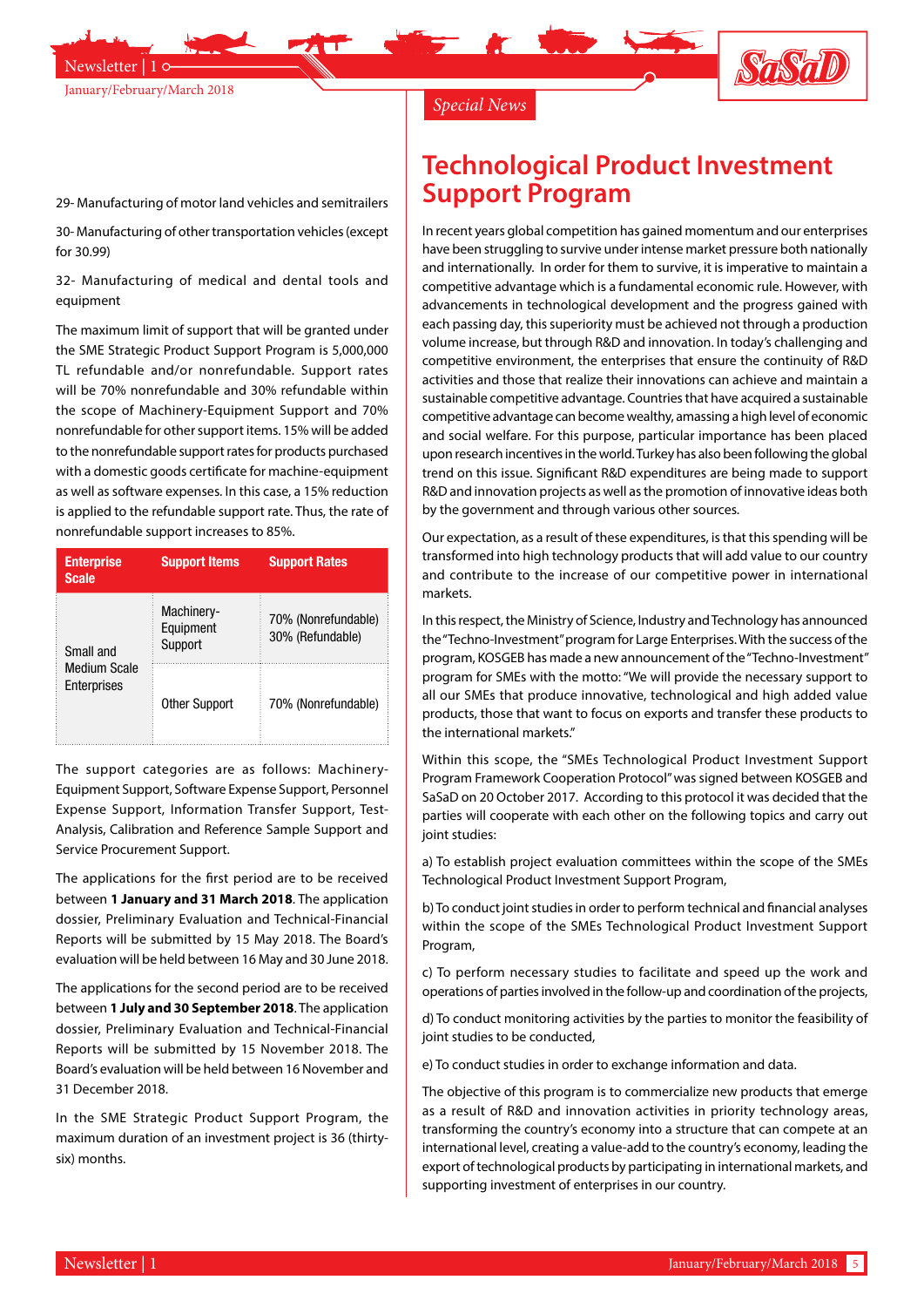

#### *Special News*

Newsletter

Investment items to be supported:

a) Technological products that emerge from research and innovation projects supported by KOSGEB and other public institutions and organizations, foundations established by law or international funds

b) Technological products that emerge as a result of R&D and innovation projects in foreign technology zones / research centers / institutes / science parks / incubation centers / accelerators

c) Technological products that emerge as a result of R&D and innovation projects that companies conclude related to domestic technology development in the region

d) Technological products that emerge as a result of R&D activities in public research institutes / centers

e) Technological products protected by a patent specification,

f) Technological products that emerge from doctorate studies

g) Technological products that are certified with a Technological Product Certificate of Experience

h) Owners of the technological products, the prototype studies of which have been completed or enterprises that have taken over the right of use from the right holder through a contract

The enterprise should have a certificate verifying that technological product has emerged successfully. Within 5 (five) years from the date of finalization, the applicant is provided with support for the technological product. Owners of the technological products, the prototype studies of which have been completed or enterprises that have taken over the right of use from the right holder through a contract are able to benefit from this program. For technological products protected by a patent specification, it is required that the patent has been transferred by the Turkish Patent Institute and Trademark Office.

Micro, Small and Medium Scale SMEs can benefit from this support. The maximum limit of support that will be granted under the SMEs Technological Product Investment Support Program is 5,000,000 TL (five-million), as refundable and/or nonrefundable.

Support rates for micro-scale enterprises will be 70% nonrefundable and 30% refundable for machinery-equipment, molding and software expenses; 60% nonrefundable and 40% refundable for small and medium scale enterprises. For expenses other than machineryequipment, molding and software, 70% nonrefundable support is granted to micro-scale enterprises and 60% to small and medium scale enterprises.

Early payment can be made at a rate of 25% of the total amount of support as set forth in the initial board decision. If the technological product subject to investment is considered to be at a high technology level, 5% is added to nonrefundable support rates. If the machinery, equipment and software to be purchased for the related investment project are classified / differentiated with a domestic goods certificate, 15% is added to the nonrefundable support rates. Within the scope of refundable support, nonrefundable support is granted for securities / guarantees requested by KOSGEB, regardless of the upper limit of 100% support as Security / Guarantee Expenses.

| <b>CRITERIA</b>                                | <b>Micro Scale</b><br><b>SME</b> | <b>Small Scale</b><br><b>SME</b> | <b>Medium</b><br><b>Scale SME</b> |
|------------------------------------------------|----------------------------------|----------------------------------|-----------------------------------|
| Number of<br>Personnel                         | < 10                             | < 50                             | < 250                             |
| Annual Net Sales<br>Revenue                    | $<$ 1 Million TL                 | $< 8$ Million TL                 | $<$ 40 Million<br>TI.             |
| Annual Financial<br><b>Balance Sheet Total</b> | $<$ 1 Million TL                 | $< 8$ Million TL                 | $<$ 40 Million<br>TI.             |

### **Support Items (Granted during the Investment Project)**

- a. Machinery-equipment and software expense support
- b. Personnel expense support
- c. Training and consultancy support
- d. Rental / Leasing support

#### **Support Items (Granted following the Investment Project)**

Enterprises that have completed their investment projects can benefit for a duration of 1 year.

- • Operating Expense Support
	- a. Personnel Expenses
	- b. Utility Expenses
	- c. Maintenance-repair Expenses

| <b>Enterprise Scale</b>                         | <b>Support Item</b>                                            | <b>Support Rates</b>                    |
|-------------------------------------------------|----------------------------------------------------------------|-----------------------------------------|
| Micro Scale<br>Enterprise                       | Machinery, equipment,<br>molding and software<br>expenses      | 70% (Nonrefundable)<br>30% (Refundable) |
|                                                 | Personnel, training,<br>consultancy, rental/leasing<br>support | %70 (Nonrefundable)                     |
| Small and<br><b>Medium Scale</b><br>Enterprises | Machinery, equipment,<br>molding and software<br>expenses      | %60 (Nonrefundable)<br>%40 (Refundable) |
|                                                 | Personnel, training,<br>consultancy, rental/leasing<br>support | %60 (Nonrefundable)                     |

Applications will be received **on a regular basis throughout the year**. In the SME Technological Product Investment Support Program, the duration of the investment project is maximum of 36 (thirty-six) months. An additional period of six (6) months can be given by the Board decision.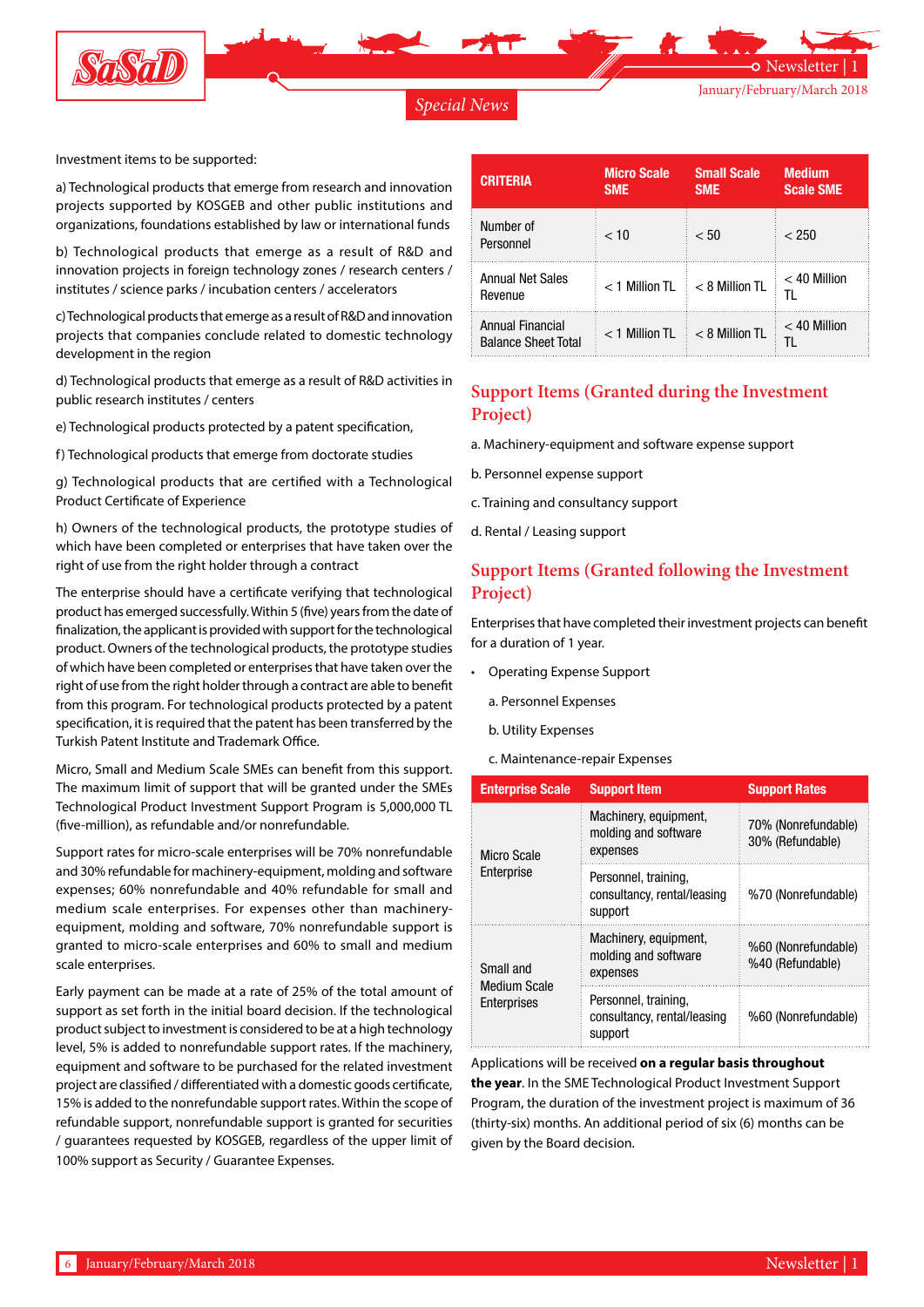

Newsletter | 1



*Article*

## **Unmanned Autonomous Systems for Land Vehicles**

#### *Yılmaz KÜÇÜKSEYHAN, SaSaD Deputy Secretary General, TOBB Defense Industry Sector Assembly President*

There is a saying in the Armed Forces: "Victory is at the bayonet cap of the Infantry." This phrase generally is related to experience acquired in battles. It is said that the land forces must set foot on a battlefield in order to achieve physical control, without this, these places are not yours. Superior technological capability have come into play among today's symmetrical and asymmetrical threats. Asymmetrical threats experienced within borders, symmetrical and asymmetrical threats experienced beyond boundaries are causing losses to our armed forces and the people of the region who are involved in these struggles.

New technological advantages have been made available to security forces for use in high risk areas as a result of military losses experienced. In this context, technologies that can fulfill various missions and enable the minimization of losses have achieved success in battlefields. The unmanned systems which are on the agenda of many countries have added a new dimension to land vehicles. Unmanned land vehicles, which can be controlled remotely or have autonomous features and be produced according to specifications to effectively serve in challenging areas. Currently, autonomous systems such as unmanned aerial vehicles and limited bomb disposal robots are successfully being used by security forces and patrols for tasks such as warning and surveillance, target detection and destruction.

Our Undersecretariat for Defense Industries has accelerated their efforts to raise awareness about unmanned autonomous systems and to direct design and research activities toward this field. In this context, 310 projects were announced and 20 of them were shortlisted in January 2017. The "Roboik Unmanned and Autonomous Land Vehicles Design Contest Award Ceremony" and "Unmanned Autonomous Systems Workshop" were held in Ankara on 14 December 2017.

Industrialists expect that concepts related to autonomous systems are set forth by the TAF and other security forces. It is obvious that autonomous systems, which are widely



used in the Defense and Aerospace Industry, will provide a competent infrastructure for activities carried out to meet the requirements of the TAF.

Unmanned autonomous systems can be utilized in any environment where vehicles of the armed forces and security forces are used. The first priority is to neutralize the target without causing any casualties. It may not be possible to use these autonomous systems in very rough, rocky terrains or dense woodlands. It is essential to use airborne forces in these types of terrain. Unmanned autonomous land vehicles that are to be produced in line with these particular capabilities should be considered.



In the 1990s, asymmetric threats were used against police stations/patrols and a significant number of people were martyred. With Autonomous Unmanned Systems (UAV, Remote Controlled Surveillance and Armed Forces Systems), terrorists first turned to residential areas from rural areas, and then to transportation through improvised explosives. Casualties will diminish considerably with the use of unmanned autonomous systems against these terrorist threats that are commonly exercised today,

additionally increasing success in terms of the morale factor. The Unmanned Land Vehicles to be used must be integrated with UAVs in particular.

It is not possible to successfully and effectively use unmanned autonomous systems in environments where Armored Vehicles cannot be used due to land conditions. Air and Naval Unmanned Autonomous Systems are left out of the scope. Initially, even if guided autonomous vehicles are successful on roads trapped by improvised explosives, the threat will perceive this quickly and set a new tactic. This also needs to be taken into consideration in the concept to be set forth. These systems will also reduce casualties in areas of contaminated land.

The Turkish Defense and Aerospace Industry has a strong technological infrastructure in the design and production of unmanned autonomous systems. Mission Computer software plays a very important role in Unmanned Autonomous Systems. This competency also exists in our sector. What kind of autonomous system does the TAF and other security forces need in terms of capabilities and mission? What are the concepts in this regard? We should discern these details and manufacture robots and unmanned systems. The future soldier is in no circumstances to be a cyborg although the emerging advance technologies.

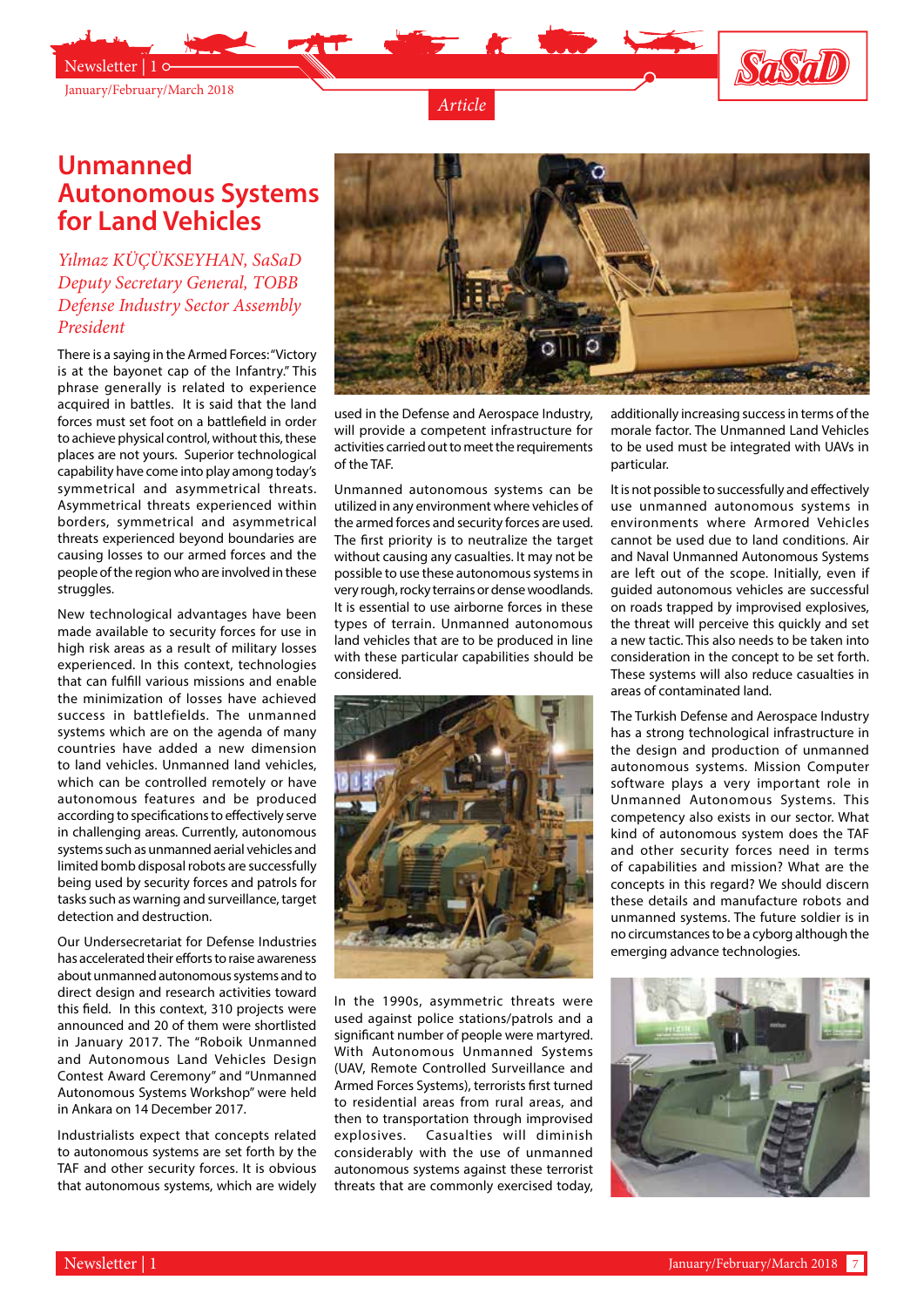

### **"Roboik" Unmanned and Autonomous Land Vehicles Design Contest Award Ceremony held in Ankara**

The "Roboik Unmanned and Autonomous Land Vehicles Design Contest Award Ceremony" was held in Ankara on 14 December 2017 with the participation of Undersecretary for Defense Industries Prof. İsmail Demir where awards were granted to those ranking the highest out of 20 shortlisted projects among 310 projects.

Addressing the participants before the "Unmanned and Intelligent Systems Workshop" and "Unmanned and Autonomous Land Vehicles Design Contest Award Ceremony" held under the auspices of the Undersecretariat for Defense Industries, Undersecretary for Defense Industries Prof. İsmail Demir shared important messages about how the contest concept was created, the vision and future plans on this subject. Prof. Demir: "This year's first 'Roboik-Unmanned and Autonomous Land Vehicles Design Contest' was planned by taking the objectives and priorities into consideration as a result of the comprehensive analysis of the conditions and vision of the country. With this contest we used the moto 'Defend your imagination'. Within a short period of time, more than 500 project applications came in from all over the country, from Van to Edirne and Sinop to Antalya. 310 of them were reviewed at the evaluation camp held in Ankara on November 23-25. After the detailed and multi-stage evaluation process by the expert jury delegation, 20 projects were shortlisted."

Emphasizing the increasing importance of unmanned and autonomous systems in the recent period, Prof. Demir said that they should establish channels to those who say "I have an idea". Underlining that they will offer all kinds of support for the maturity and realization of these ideas, Prof. Demir

also stated that the wheel would be spun by sector representatives, researchers and young people, and gave the good news of a more dynamic and participatory competition season for 'Roboik' which will be announced in the first month of 2018.

The Unmanned and Autonomous Land Vehicles Design Competition, organized for the first time this year by the Undersecretariat for Defense Industries under the name of "Roboik", aims to design unmanned systems to contribute toward increasing the operational capabilities of both internal security and the military field by using advanced technologies, to minimize the error margin, to prevent possible personnel casualties or to reduce it to a minimum level, and to provide added value to the sector by the broad participation of young and productive minds with appropriate incentives.

#### *20 out of 310 Projects shortlisted – "Efe Modular Autonomous Vehicle Project" received the grand prize*

The planning studies for the Roboik-Unmanned and Autonomous Land Vehicles Design Competition were initiated in January 2017. The announcement of the contest was made on 12 June 2017 and the applications were received by 19 October 2017.

310 projects were evaluated by the jury following the application process, which was finalized on October 19, 2017.

A software-based evaluation was conducted by the jury during the evaluation camp held on 23-25 November. In this 3-day evaluation camp, where the owners of the projects were not known by the jury, 20 projects were shortlisted. The owners of the projects

ranking the highest among the 20 projects were given awards at a ceremony held after the "Unmanned and Intelligent Systems Workshop."

Uğraş Akpınar received the Roboik Competition Grand Prize of 100,000 TL for the "Efe Modular Autonomous Vehicle Project". The 2nd Prize was given to Çağrı Demirbaş for the "Dost Autonomous Robot Project" and the 3rd prize was granted to Hakan Cavit Yıldız for the "Otosar Halka-Province Project."

The honorable mention awards within the scope of the contest were given to Levent Tuna and Cengiz Akarsu for the "Mergen Project", Volkan Gökalp the "Atılgan-1 Project", Tolga Yaşar Yılmaz for the "Gergedan Project", Utku Yücelmiş and Nurullah Taşkın for the "YUNT-6x6 Tactical Wheeled Unmanned Land Vehicle Project."

The jury's encouragement award was given to Barış Bumin, Abdulkadir Uruç and Sayit Alişan for the "Baykuş Project."

#### *Prototypes to compete in 2018*

A contest is scheduled to take place with two categories following the Unmanned and Autonomous Land Vehicles contest in 2018. The aim is to develop prototypes for companies through this contest by giving algorithm-oriented, performance-based tasks to individual participants attending this contest from universities. Projects preselected within this format will progress to the next stage and prototypes of selected projects will be produced with financial support and incentives provided by SSM. In addition, contests for Unmanned Land Platforms, Unmanned Air, Underwater and Surface Vehicles are also planned to be realized by SSM in the future.

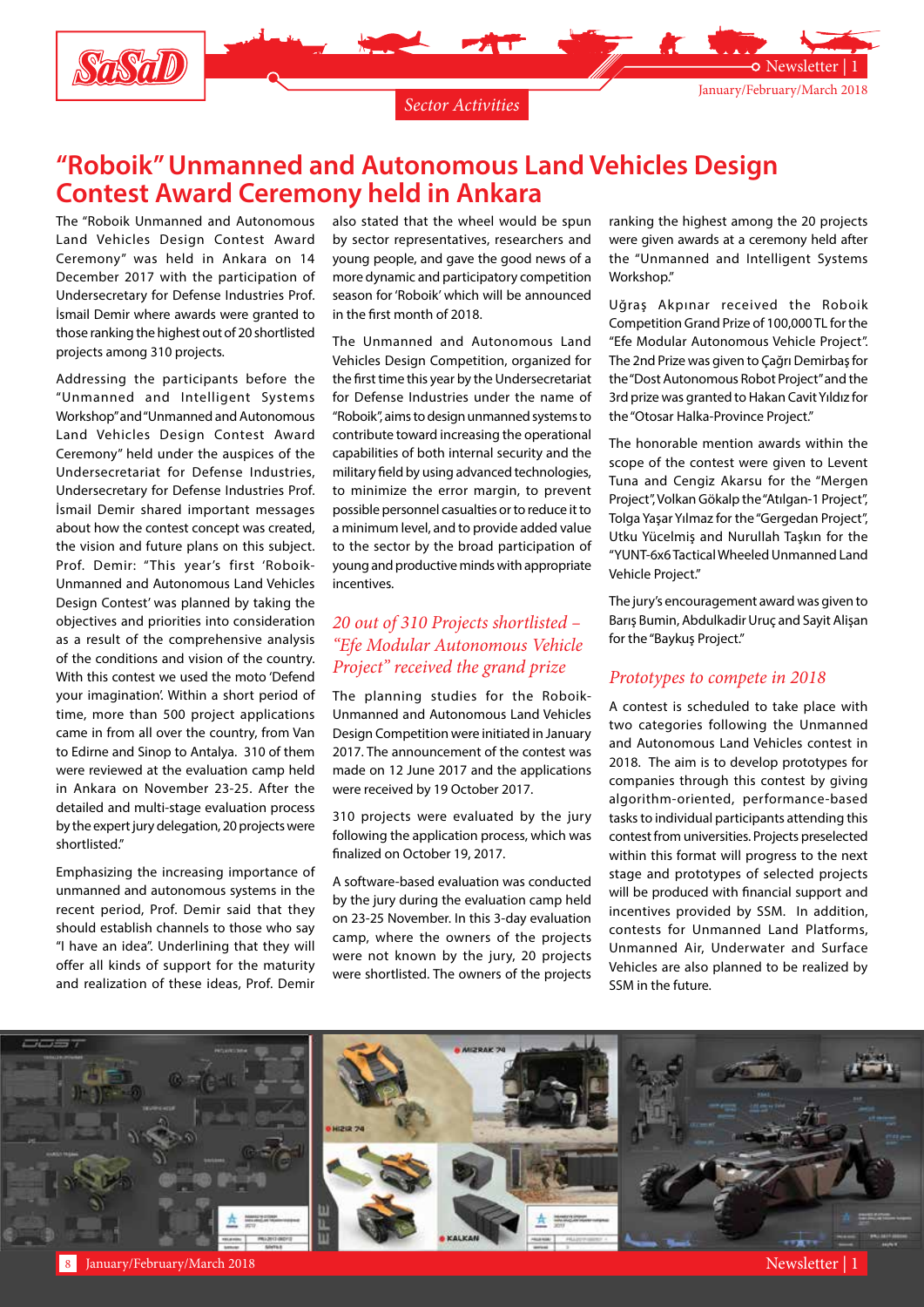

# **Responsibility Area of TSSÖDYP Formed by the Life Cycle Management Main Group and Study Groups under the Main Group**



January/February/March 2018

Newsletter | 1

As it is already known, studies are being conducted on the application of the Life Cycle Management approach, which takes into consideration the Logistics Support Period and the Supply Period as a whole, in our country's defense programs / projects. Studies in related countries, both in NATO and developed countries, are closely followed and with active participation by the Chief of General Staff, Ministry of National defense, the TAF, Undersecretariat for Defense Industries,

related public sector units and defense industry companies.

In order to integrate the know-how gained from such studies with the practices and approaches in our country, it is considered necessary to establish a platform where all relevant stakeholders can work together in order to develop country-specific models on Life Cycle Management.

To this end, the "Turkish Defense Industry Life Cycle Management Platform (TSSÖDYP)" was established under the roof of SSM in order to conduct studies with the joint effort of stakeholders regarding life cycle management models, processes, methods, analyzes, standards, expenses, logistics planning and Depot Level Maintenance (DSB) Capability Acquisition, Public-Private Sector Collaborations, etc.

The Responsibility Area of TSSÖDYP formed by the Main Group responsible for platform management and Study Groups under the Main Group has been determined as follows:

• To increase the level of general knowledge / experience between stakeholders in order to conduct scientific / practical studies on effective Life Cycle Management required by defense systems / platforms,

• To put forward approaches that can be the basis of the application, to work toward more cost efficiency / resources and program / project management and to prepare the required documentation,

Sasab

• To develop approaches regarding conceptual issues and make recommendations for solutions in required areas

• To contribute to the immediate completion of related issues by the provision of two-way communication by functioning as a focal point for the institutions the platform members are affiliated with

• To follow national and international studies, actively participate in such studies, organize training programs, seminars and workshops

• To work with the study groups to be created at the level of expert personnel

Within the scope of the TSSÖDYP Job Description, the names of the Main Group members to represent SaSaD which will be responsible for the management of the platform have been identified. The study groups required under this Main Group will be established and the necessary documents will be prepared by these groups and presented to the Main Group.

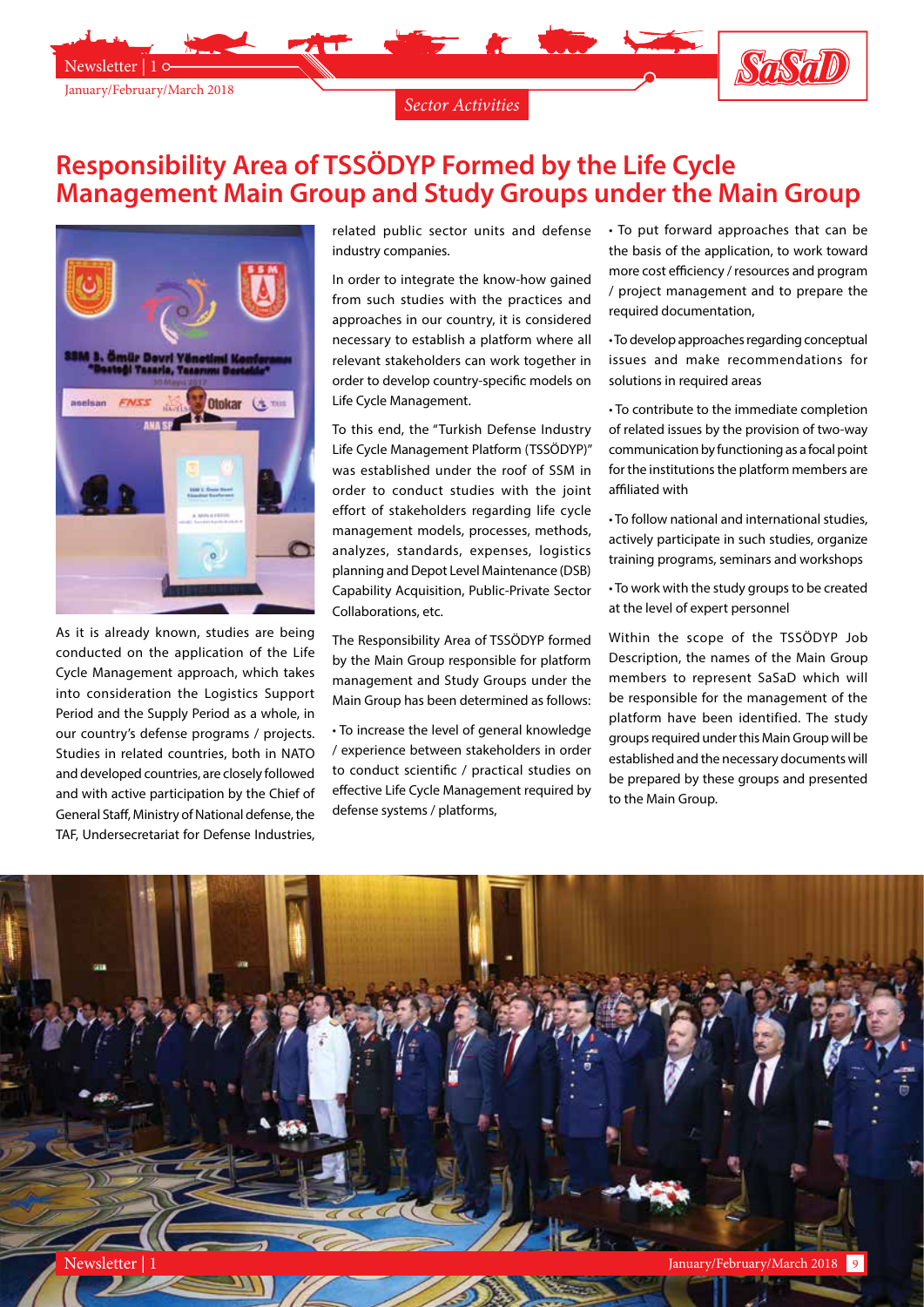

## **3rd International Cyber Warfare and Security Conference Held in Ankara**

The 3<sup>rd</sup> annual Cyber Warfare & Security Conference was held in Ankara, on November 27-28, 2017 under the auspices of the Undersecretariat for defense Industries; supported by the Prime Ministry, the Ministry of Transport, Maritime Affairs and Communications, the Ministry of Science and Technology, the Ministry of Development, Information Technologies and Communication Authority, TÜBİTAK and organized by Defence Turkey Magazine and SaSaD with the main theme of "Strengthening the Cyber Security Ecosystem and the Cyber Security Cluster", with the participation of approximately 400 representatives and officials from public institutions, organizations and the private sector.

During the two-day conference, cyber security experts from various countries, managers, NATO officials, Turkish military and defense officials gathered at various panels namely "Cyber Security and Defense Policies of Nations", "Cyber Security Clusters; Collaborations to Strengthen the Cybersecurity Ecosystem "Emerging Technologies for Cyber Security", "Government, Academia and Industry Cooperation on Cyber Security" and "Strengthening the Cybersecurity Ecosystem with a New Turkish Cybersecurity Cluster."

The Undersecretariat for defense Industries shared the model studies for the establishment of a security cluster in Turkey which was developed as a result of the Public, University, Private sector workshops realized prior to the conference. The main theme was identified as "Strengthening the Cyber Security Ecosystem and the Cyber Security Cluster."



At the 3rd International Cyber Warfare and Security Conference, a goodwill agreement was signed between the Undersecretariat for defense Industries and the Middle East Technical University (METU) and Istanbul University (İTÜ) for the formation of a study group for the cyber security academy for the elimination of human resource deficiencies within the cyber security cluster.

According to the goodwill agreement, for the immediate improvement of Turkey's lack of human resources in the area of cyber security, joint activities are to be conducted by forming a cyber security academy study group in order to inform decision makers regarding the establishment of a model for an academy, identification of a strategy and a road map and the assignment of roles.

During the conclusion of the conference, an announcement was made regarding the initiation of a cyber security cluster in Turkey.

According to the public declaration made by the Deputy Undersecretary for defense

Industries Mr. Mustafa Şeker, it was mentioned that activities for the establishment of a cyber security cluster had been initiated. In furtherance of the establishment of this cyber security cluster, initially a founding board of directors will be formed by the relevant shareholders and by this board the activities for the establishment of a foundation which will be in charge of the management will be launched. Companies conducting product development and providing services through local and national resources will be identified and included in the cluster as per the conditions of becoming a member.

In the short and medium term, an information portal will be formed, and a primary product and technology road map will be determined. Activities and training aimed at increasing domestic and national awareness will be held with the participation of all shareholders. Mechanisms will be built for training personnel. The certification and standardization of companies will be managed by the mechanisms built under the auspices of the cluster as well.

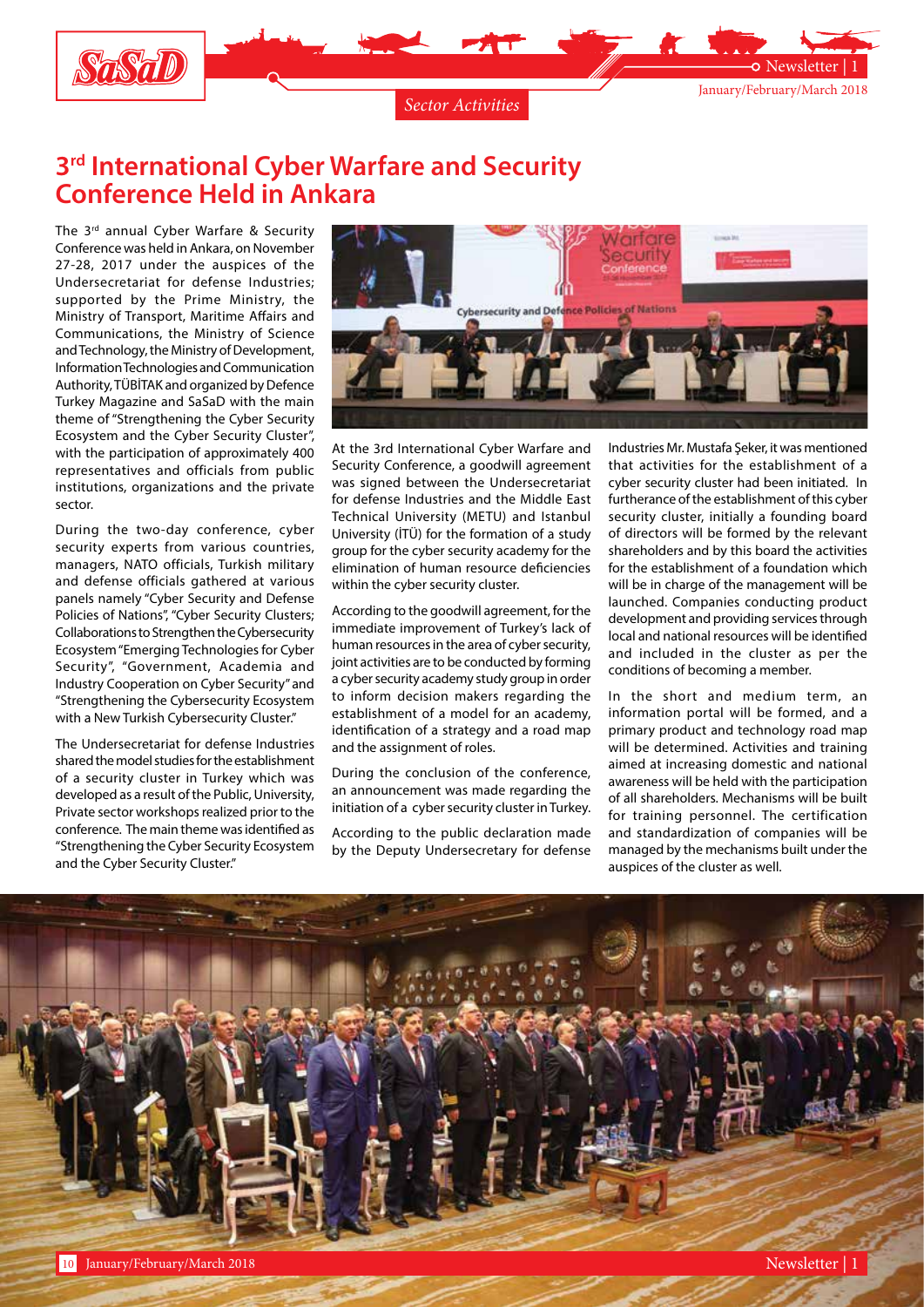

### **TAI Directorate of Procurement and Industrialization – Processes on Supplier Development and Supply Chain Management**

Supplier Development and Supply Chain • To determine investment needs of the Management processes are carried out by the reengineering and prototyping department via the following steps:

- To determine the system, subsystem, *equipment and consumables required in indigenous projects to be developed/ manufactured by TAI, such as landing gear, hydraulics, air conditioning, fuel, servos, canopies, flight control systems,*
- • *To conduct feasibility studies and risk assessments for design, development, production, testing and certification processes by consolidating similar issues discussed in the coordination meetings held within TAI,*
- • *To determine strategies together with senior management,*
- • *To conduct company inquiries that manufactured or are to manufacture these with existing domestic facilities in Turkey (Capability inquiries are carried out with support from the Undersecretariat for defense Industries, Aerospace Clusters, Chambers of Industry, other institutions of TAFF and similar institutions). Within this scope, one-to-one meetings are held with the manufacturer companies through various organizations.*
- To entirely define the requirements for *the determined company or companies (Technical specifications, required quantities, first date of delivery, test and quality acceptance conditions are determined within TAI by coordinating with the related program management and design units),*
- To sign nondisclosure agreement with the *companies,*
- • *To inspect the aircraft with the representatives of the company if necessary, to visit assembly lines and to hold technical meetings with design teams,*
- To request technical information / proposal *from the company, (RFTI, RFI, RFP processes),*
- To conduct capability and technical *evaluations,*
- To create the calendar / schedule and price *negotiations,*
- *company if necessary (Presently, it is sought that there are no similar investments made in Turkey)*
- • *To conduct trial production on subject matters where no investment is needed,*
- • *To evaluate the Quality Management System and Airworthiness Processes of eligible companies and to conduct the approval processes by TAI,*
- • *When the manufacturability is understood, the completion of contract negotiations and the commencement of work orders by posting orders,*
- • *To initiate the project by issuing purchase orders upon the finalization of contract negotiations after the company's capability to manufacture is recognized,*
- The design processes of the companies in *the work packages that require design and development are evaluated together with TAI technical teams within the determined milestones.*
- • *Delivery of completed equipment / systems together with test reports in accordance with the acceptance / test procedure to be approved by TAI,*
- • *To provide KOSGEB support following the contract award if it is determined that investment support is required for production and that the company can achieve it,*

#### *Auxiliary Industry Operations Directorate*

- • *The Auxiliary Industry Operations Directorate determines the conditions of contracts and transfer for the parts transferred to the programs developed / produced by TUSAŞ among the following business lines and manages the tender processes:*
	- • *Machining,*
	- **Sheet metal Forming,**
	- Composite,
	- • *Wiring,*
	- • *Assembly / Sub-Assembly,*
	- Component,
	- • *Tool / Device Design and Production*
- • *Work packages that are requested to be outsourced due to their statement of work (SOW) are evaluated by TAI Manufacturing Engineering by taking into consideration many criteria such as scope, project type, production quantities, technical complexity level, material type, bench requirement and special process approvals,*
- To determine the appropriate supplier list *among the TAI approved suppliers and manage the RFP processes with the TAI PMS software system,*
- • *To meet immediate delivery needs by using alternative outsource processes such as bench leasing and etc.*
- To supply equipment not related with the *product index such as test equipment, etc.*
- • *To manage application and evaluation processes by applying the procedures announced on TUSAŞ's webpage if there is a need to work with a new company,*
- To determine suitable firms by evaluating *cost, capacity, past quality and delivery performance and technical capability qualifications in the bid evaluation process,*
- At the end of each year, the companies are *certified in the range of Bronze-Platinum certifications by evaluating the abovementioned performance of companies.*
- • *The number of "strategic subcontractors" in each type of business is determined by evaluating primarily the business volume, risk and technical ability criteria, as well as financial infrastructure, organizational structure, sustainability, cooperation approach, thus supply chain maturity is increased.*
- Sectorial events are organized in order to *share information within the framework of Auxiliary Industry Activities of TUSAŞ needs on issues such as outsourcing management processes, new supplier application processes, expectations, aviation/ aerospace requirements, production and quality requirements with Industry Chambers, Aerospace and defense Clusters, Undersecretariat for defense Industries and similar structures.*